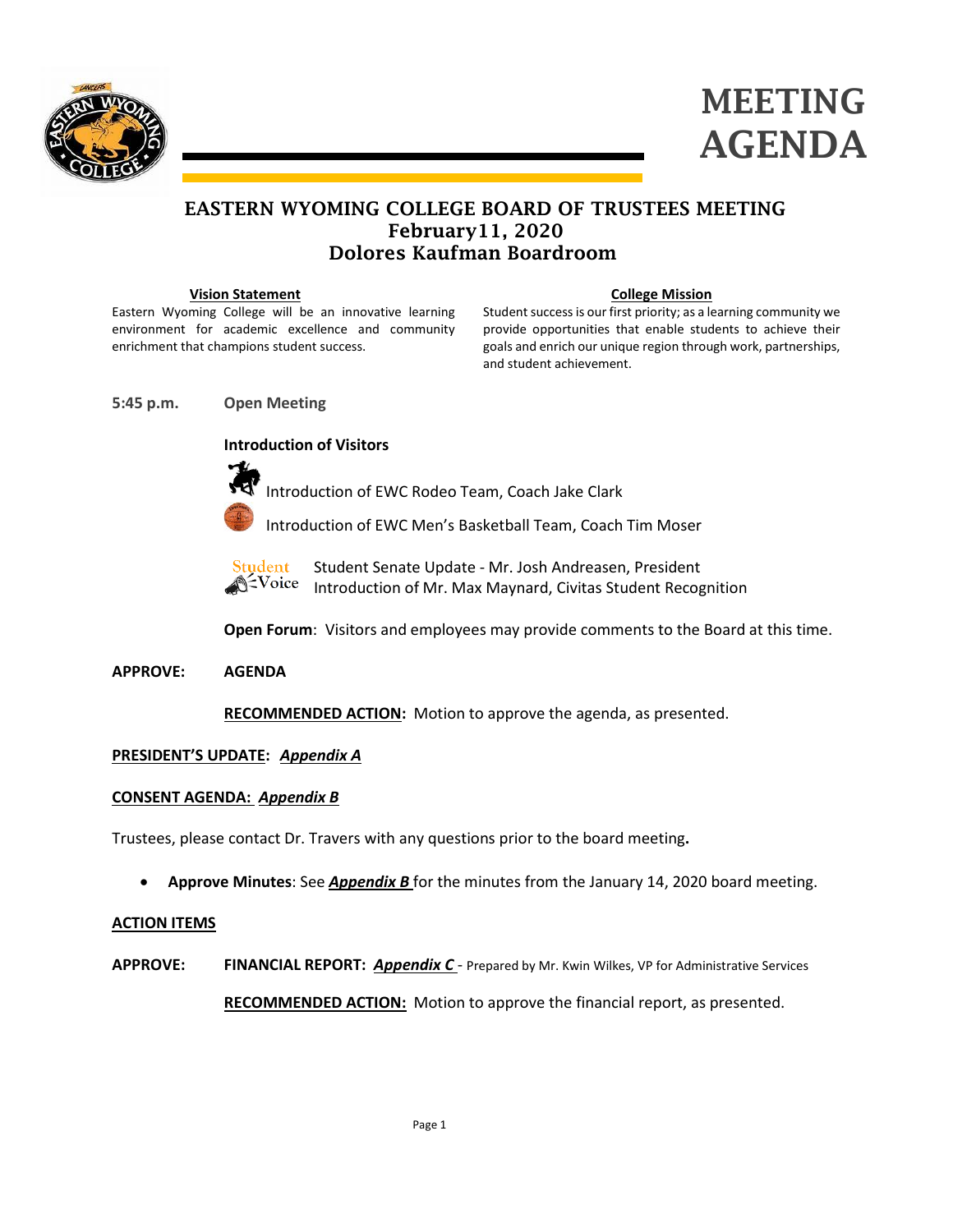**APPROVE:** Appointment of Ms. Holly Lara to the position of Director of Human Resources.

**RECOMMENDED ACTION**: Motion to approve the appointment of Ms. Holly Lara to the position of Director of Human Resources, as presented.

### **FIRST READING BOARD POLICIES:** *Appendix D*

**APPROVE:** First Reading revisions to Board Policy 5.0 Admission

**RECOMMENDED ACTION:** Motion to approve on first reading revisions to 5.0 Admission Policy, as presented.

**APPROVE:** First Reading revisions to Board Policy 5.13 Student Code of Conduct

**RECOMMENDED ACTION:** Motion to approve on first reading revisions to 5.13 Student Code of Conduct Policy, as presented.

#### **INFORMATION ITEMS**

- 1. Douglas Campus Update: *Appendix E -* Dr. Margaret Farley, VP for Douglas Campus
- 2. Staff Alliance Update: *Appendix F* Ms. JoEllen Keigley
- 3. Faculty Senate Update: *Appendix G -* Dr. Colleen Mitchell
- 4. Institutional Development Update: *Appendix H -* Mr. John Hansen, Director of Institutional Development
- 5. Dean of Faculty/Student Services Update: *Appendix I* **-** Dr. Debbie Ochsner
- 6. Human Resources Update: *Appendix J -* Ms. Holly Lara, Director of Human Resources
- 7. Academic Services Update: *Appendix K -* Dr. Heidi Edmunds, VP for Academic Services
- 8. Student Services Update: *Appendix L* **-** Mr. Roger Humphrey, VP for Student Services
- 9. Construction Projects and Major Maintenance Update: *Appendix M* **-** Mr. Keith Jarvis, Director of Physical Plant
- 10. College Relations Update: *Appendix N* **-** Ms. Tami Afdahl, Director of College Relations

#### **TRUSTEE TOPICS:**

#### **EXECUTIVE SESSION - PERSONNEL:**

**RECOMMENDED ACTION**: Motion to approve adjourning to executive session.

### **Adjournment**.